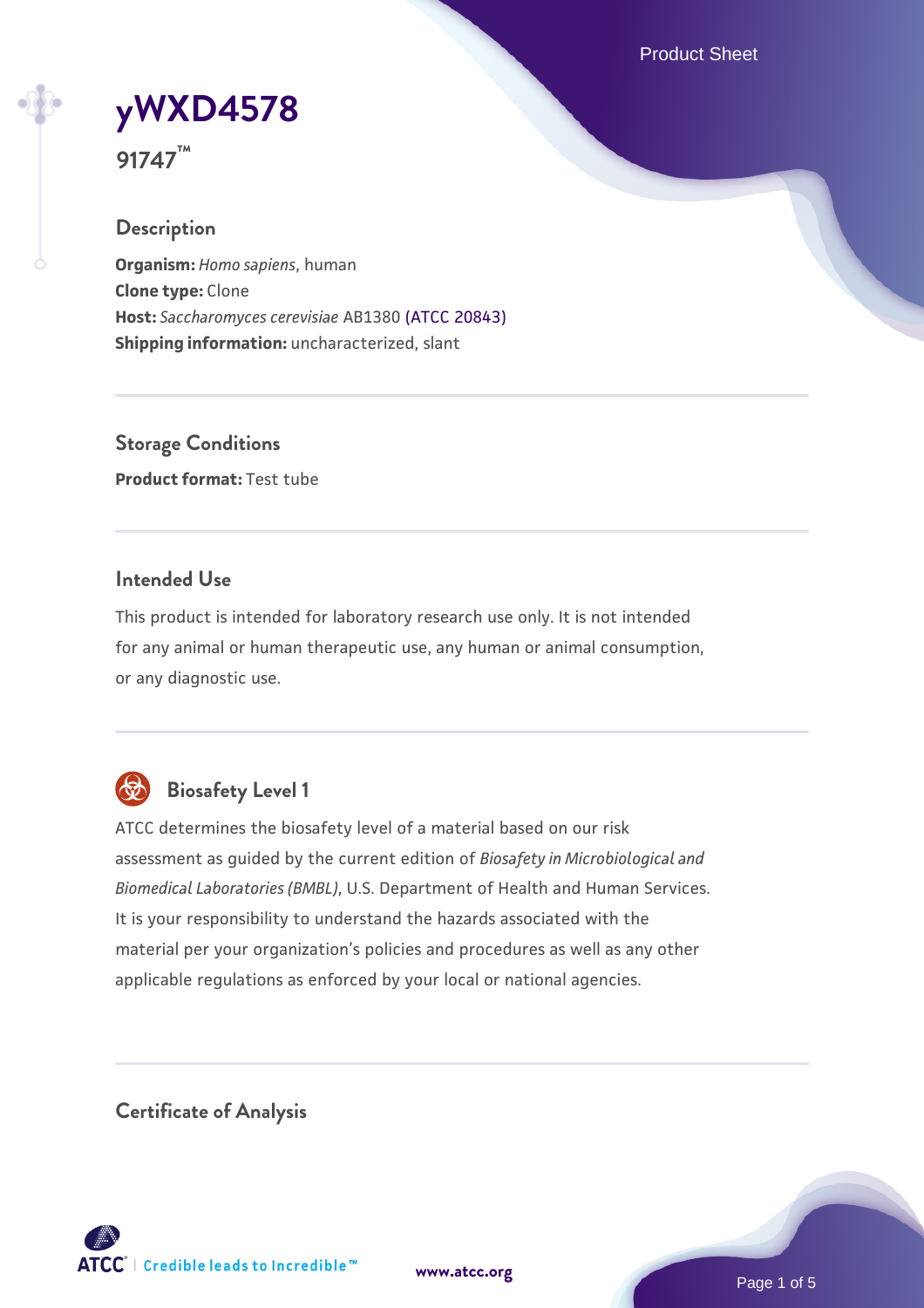### **[yWXD4578](https://www.atcc.org/products/91747)** Product Sheet **91747**

For batch-specific test results, refer to the applicable certificate of analysis that can be found at www.atcc.org.

### **Insert Information**

**Type of DNA:** genomic **Genome:** Homo sapiens **Chromosome:** X X pter-q27.3 **Gene name:** DNA Segment, single copy **Gene product:** DNA Segment, single copy [DXS3550] **Gene symbol:** DXS3550 **Contains complete coding sequence:** Unknown **Insert end:** EcoRI

#### **Vector Information**

**Construct size (kb):** 230.0 **Intact vector size:** 11.454 **Vector name:** pYAC4 **Type of vector:** YAC **Host range:** *Saccharomyces cerevisiae*; *Escherichia coli* **Vector information:** other: telomere, 3548-4235 other: telomere, 6012-6699 Cross references: DNA Seq. Acc.: U01086 **Cloning sites:** EcoRI **Markers:** SUP4; HIS3; ampR; URA3; TRP1 **Replicon:** pMB1, 7186-7186; ARS1, 9632-10376

# **Growth Conditions**

**Medium:** 



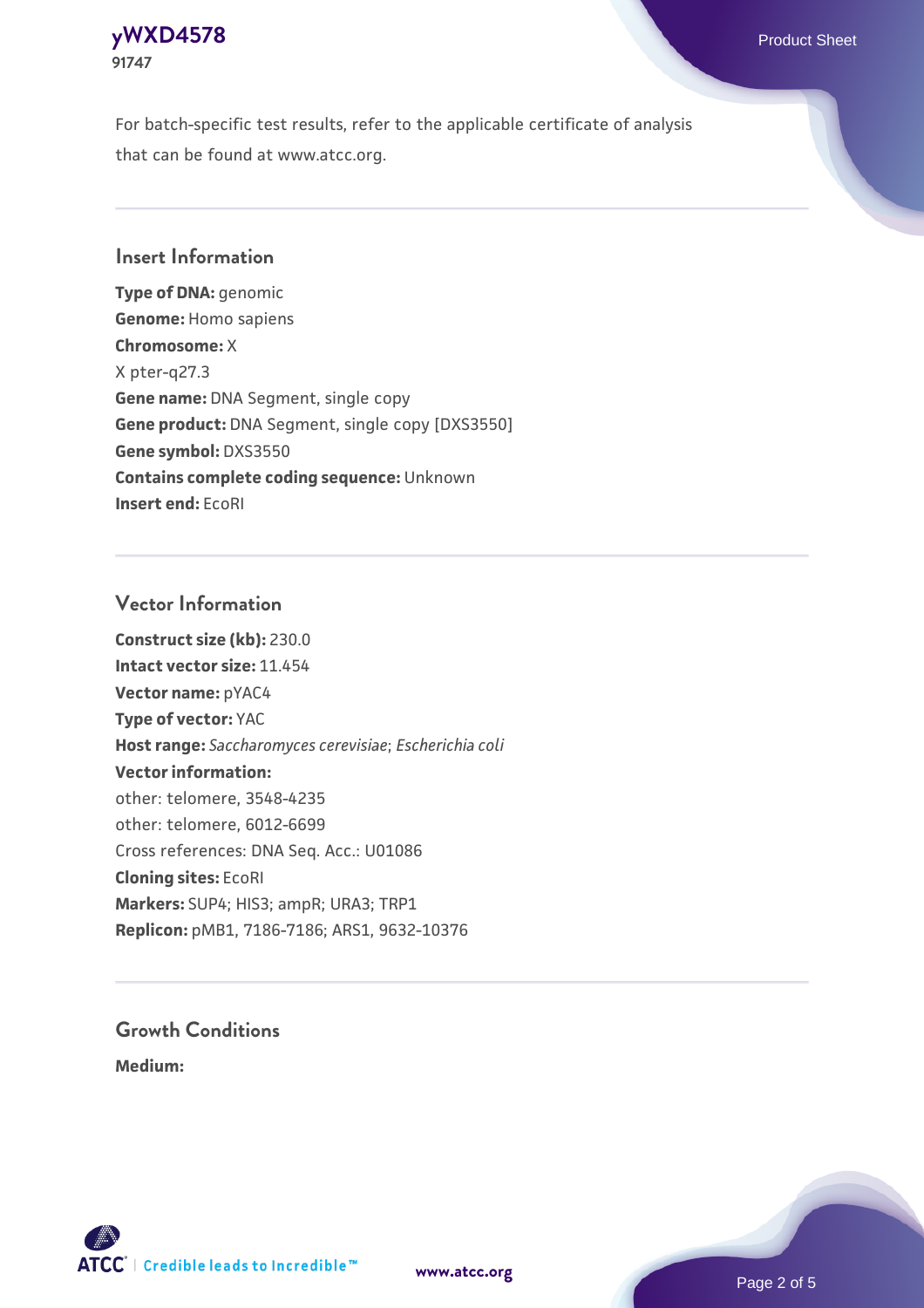#### **[yWXD4578](https://www.atcc.org/products/91747)** Product Sheet **91747**

[ATCC Medium 1245: YEPD](https://www.atcc.org/-/media/product-assets/documents/microbial-media-formulations/1/2/4/5/atcc-medium-1245.pdf?rev=705ca55d1b6f490a808a965d5c072196) **Temperature:** 30°C

#### **Notes**

More information may be available from ATCC (http://www.atcc.org or 703- 365-2620).

# **Material Citation**

If use of this material results in a scientific publication, please cite the material in the following manner: yWXD4578 (ATCC 91747)

# **References**

References and other information relating to this material are available at www.atcc.org.

# **Warranty**

The product is provided 'AS IS' and the viability of ATCC® products is warranted for 30 days from the date of shipment, provided that the customer has stored and handled the product according to the information included on the product information sheet, website, and Certificate of Analysis. For living cultures, ATCC lists the media formulation and reagents that have been found to be effective for the product. While other unspecified media and reagents may also produce satisfactory results, a change in the ATCC and/or depositor-recommended protocols may affect the recovery, growth, and/or function of the product. If an alternative medium formulation or reagent is used, the ATCC warranty for viability is no longer



**[www.atcc.org](http://www.atcc.org)**

Page 3 of 5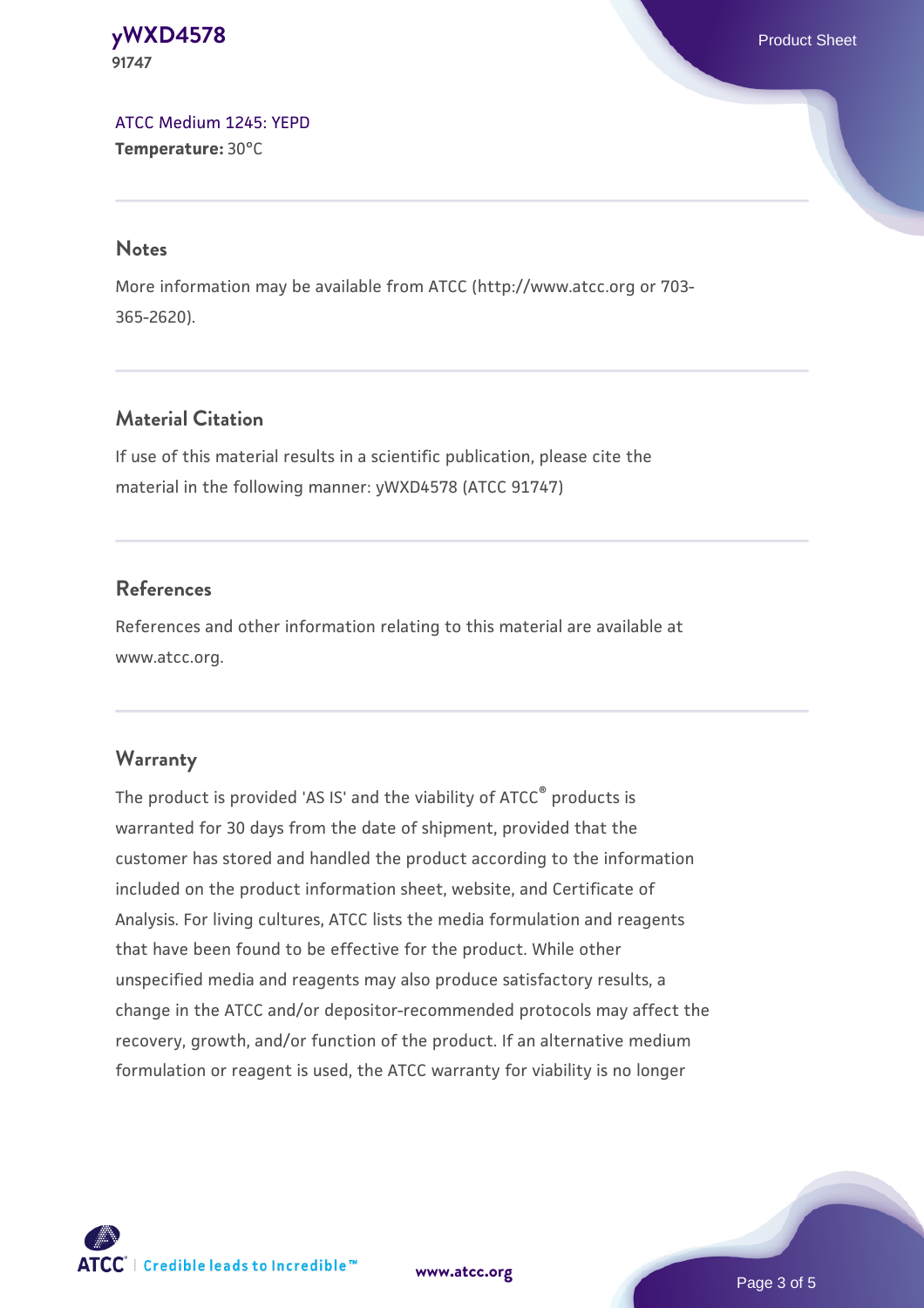**91747**

valid. Except as expressly set forth herein, no other warranties of any kind are provided, express or implied, including, but not limited to, any implied warranties of merchantability, fitness for a particular purpose, manufacture according to cGMP standards, typicality, safety, accuracy, and/or noninfringement.

#### **Disclaimers**

This product is intended for laboratory research use only. It is not intended for any animal or human therapeutic use, any human or animal consumption, or any diagnostic use. Any proposed commercial use is prohibited without a license from ATCC.

While ATCC uses reasonable efforts to include accurate and up-to-date information on this product sheet, ATCC makes no warranties or representations as to its accuracy. Citations from scientific literature and patents are provided for informational purposes only. ATCC does not warrant that such information has been confirmed to be accurate or complete and the customer bears the sole responsibility of confirming the accuracy and completeness of any such information.

This product is sent on the condition that the customer is responsible for and assumes all risk and responsibility in connection with the receipt, handling, storage, disposal, and use of the ATCC product including without limitation taking all appropriate safety and handling precautions to minimize health or environmental risk. As a condition of receiving the material, the customer agrees that any activity undertaken with the ATCC product and any progeny or modifications will be conducted in compliance with all applicable laws, regulations, and guidelines. This product is provided 'AS IS' with no representations or warranties whatsoever except as expressly set forth herein and in no event shall ATCC, its parents, subsidiaries, directors, officers, agents, employees, assigns, successors, and affiliates be liable for indirect, special, incidental, or consequential damages of any kind in connection with or arising out of the customer's use of the product. While reasonable effort is made to ensure authenticity and reliability of materials on deposit, ATCC is not liable for damages arising from the misidentification or



**[www.atcc.org](http://www.atcc.org)**

Page 4 of 5